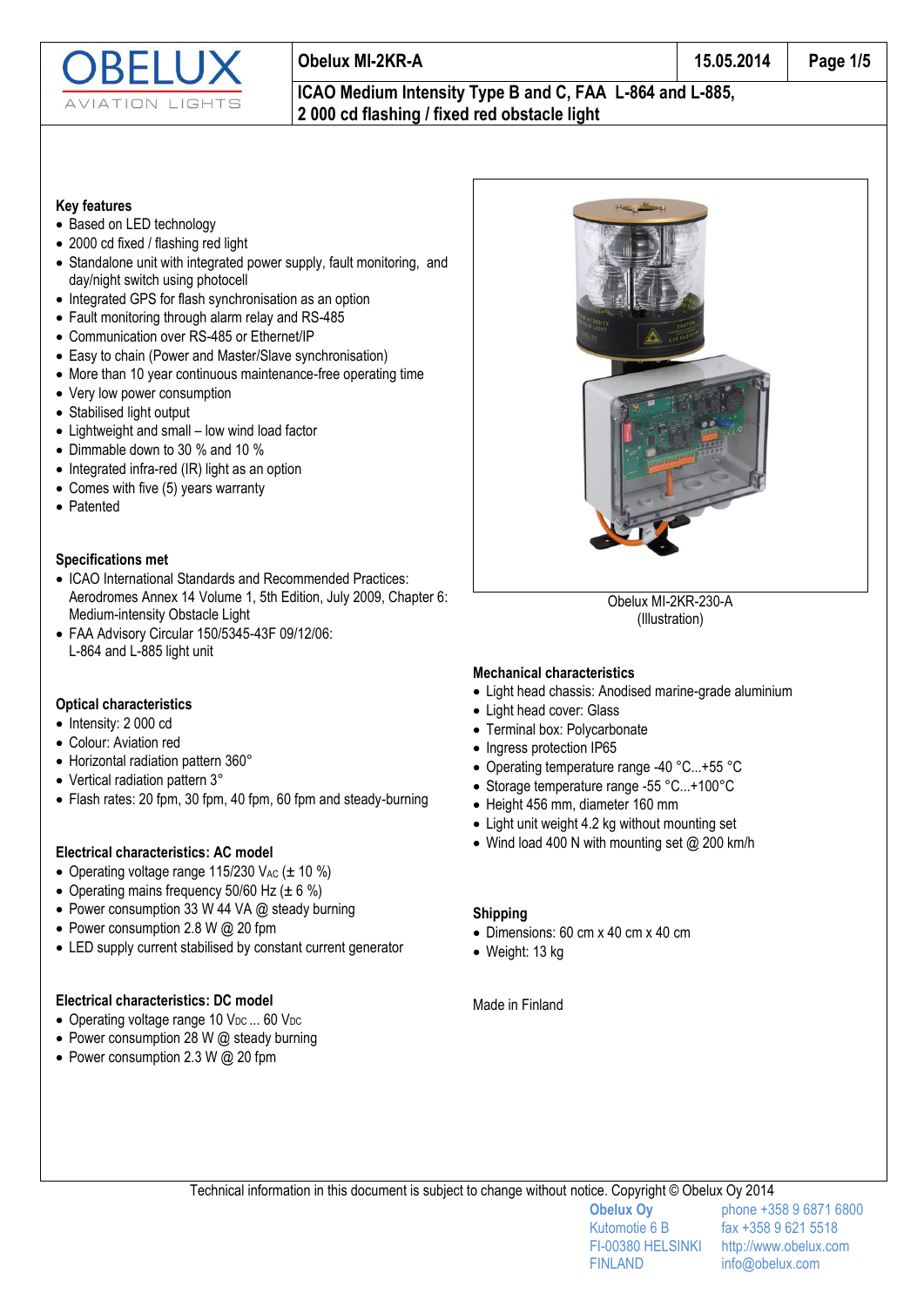

 $|G|$ 

# **2 000 cd flashing / fixed red obstacle light**

#### How to order:

1. Select light head according to supply voltage:

| Order code for light head |                         |
|---------------------------|-------------------------|
| Product code              | Supply voltage          |
| MI-2KR-230-A              | 230 V <sub>AC</sub>     |
| MI-2KR-115-A              | $115$ $V_{AC}$          |
| MI-2KR-DCW-A              | 10 $V_{DC}$ 60 $V_{DC}$ |

Other supply voltages are available on request.

2. Select mounting set according to local requirements:

| Order code for mounting set |                             |  |
|-----------------------------|-----------------------------|--|
| OPT-MSV-2KR-A               | Set for vertical mounting   |  |
| OPT-MSH-2KR-A               | Set for horizontal mounting |  |
| OPT-MSP-2KR-A               | Set for plate mounting      |  |

3. Select factory-installed options if needed:

| Order code for factory-installed options |                                                |  |
|------------------------------------------|------------------------------------------------|--|
| OPT-GPS-2KR-A                            | GPS synchronisation                            |  |
|                                          | including integrated GPS antenna               |  |
| OPT-LAN-2KR-A                            | Ethernet interface remote control              |  |
| OPT-IR-2KR-A                             | Infra-red (IR) light - IR wavelength at 855 nm |  |
|                                          | Compatible with Night Vision Goggles           |  |
|                                          | IR light power consumption:                    |  |
|                                          | 6W @ steady burning                            |  |
|                                          | 0.5W @ 20 fpm                                  |  |

#### **Alarm relay characteristics**

- Two pole contacts: Normally Open (NO) and Normally Closed (NC)
- Active when unit is powered
- $\bullet$  Switch voltage (max): 110 V<sub>DC</sub> or 125 V<sub>AC</sub>
- Switch current (max): 1 A
- Switch power (max): 30 W
- Contact resistance 0.1 ohm

#### **Recommended cables**

| <b>Recommended cables</b> |                                          |  |
|---------------------------|------------------------------------------|--|
| Alarm                     | CAT 7 (Outdoor)                          |  |
| Data                      | CAT 7 (Outdoor)                          |  |
| Power supply              | 3 x 2.5 mm <sup>2</sup> (Outdoor) L-N-PE |  |

| Available cable glands |                               |  |
|------------------------|-------------------------------|--|
| Alarm/Data In          | M16 (cable diameter 6-10 mm)  |  |
| Alarm/Data out         | M16 (cable diameter 6-10 mm)  |  |
| Power supply line      | M25 (cable diameter 11-17 mm) |  |
| Power supply line      | M25 (cable diameter 11-17 mm) |  |

One cable gland (M16) is reserved – it is used to connect terminal box with the light head.

Illustration of cable glands in terminal box:

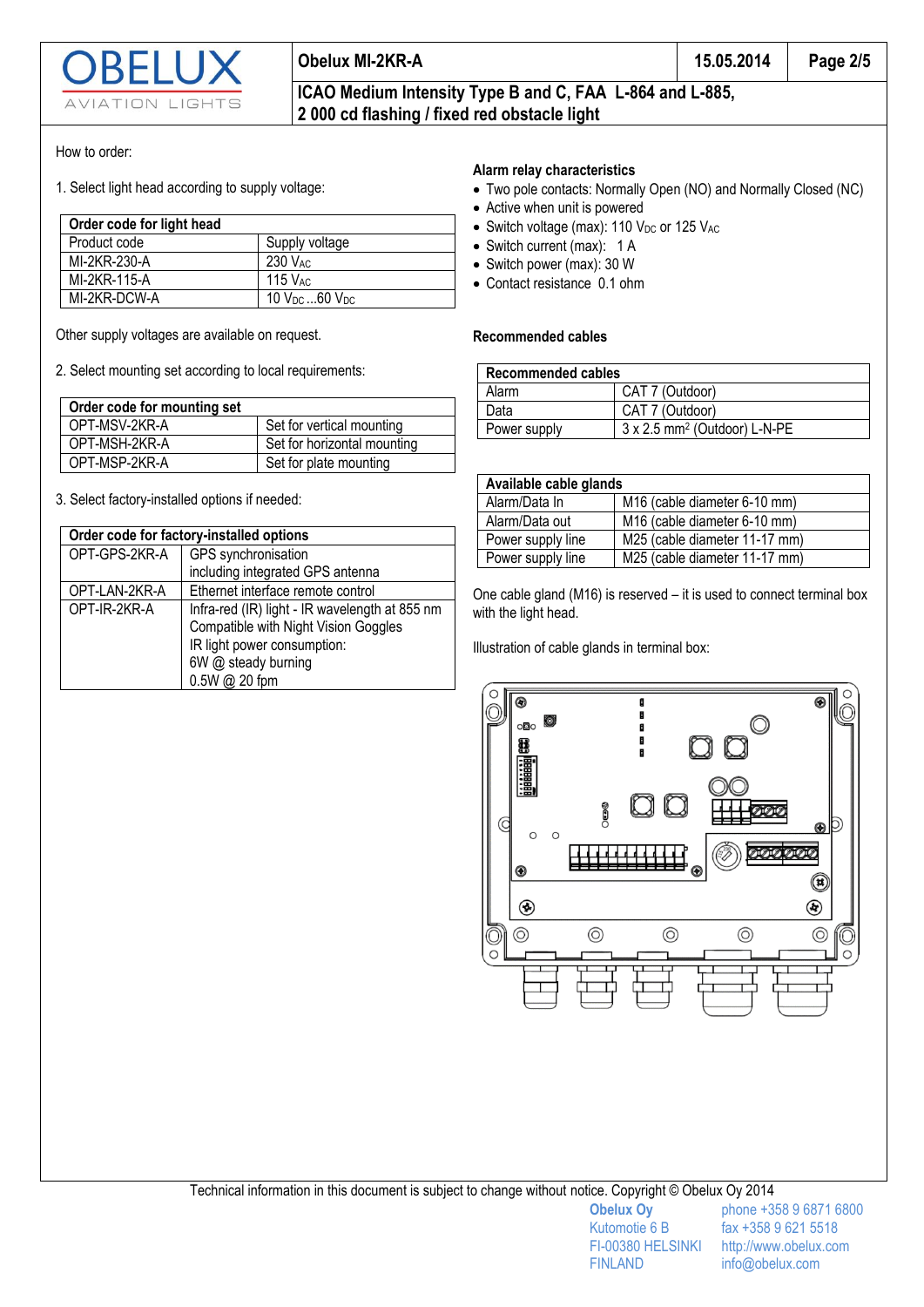

## **Obelux MI-2KR-A 15.05.2014 Page 3/5 ICAO Medium Intensity Type B and C, FAA L-864 and L-885, 2 000 cd flashing / fixed red obstacle light**



Technical information in this document is subject to change without notice. Copyright © Obelux Oy 2014

FINLAND info@obelux.com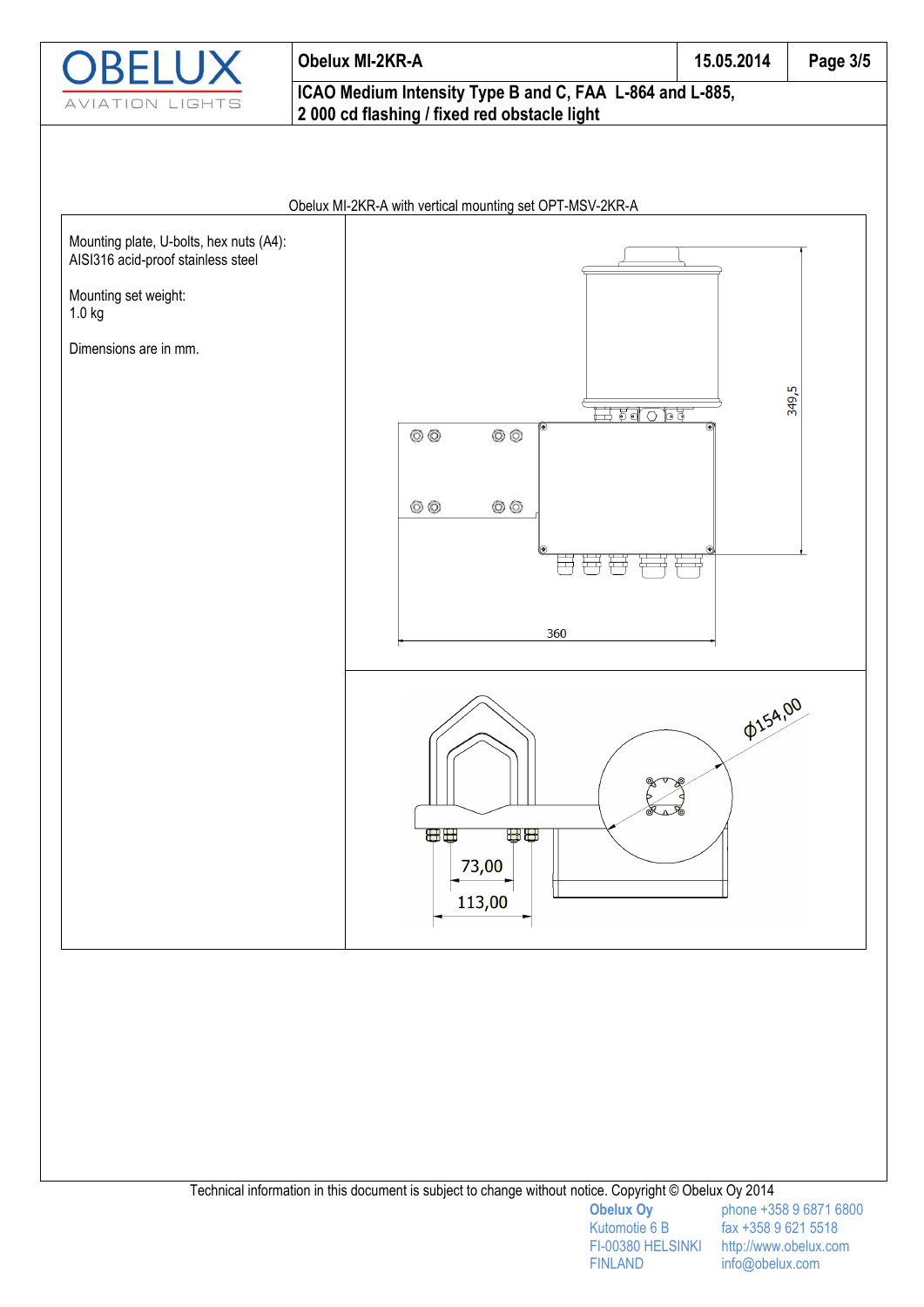

## **Obelux MI-2KR-A 15.05.2014 Page 4/5 ICAO Medium Intensity Type B and C, FAA L-864 and L-885, 2 000 cd flashing / fixed red obstacle light**





Technical information in this document is subject to change without notice. Copyright © Obelux Oy 2014

FINLAND info@obelux.com